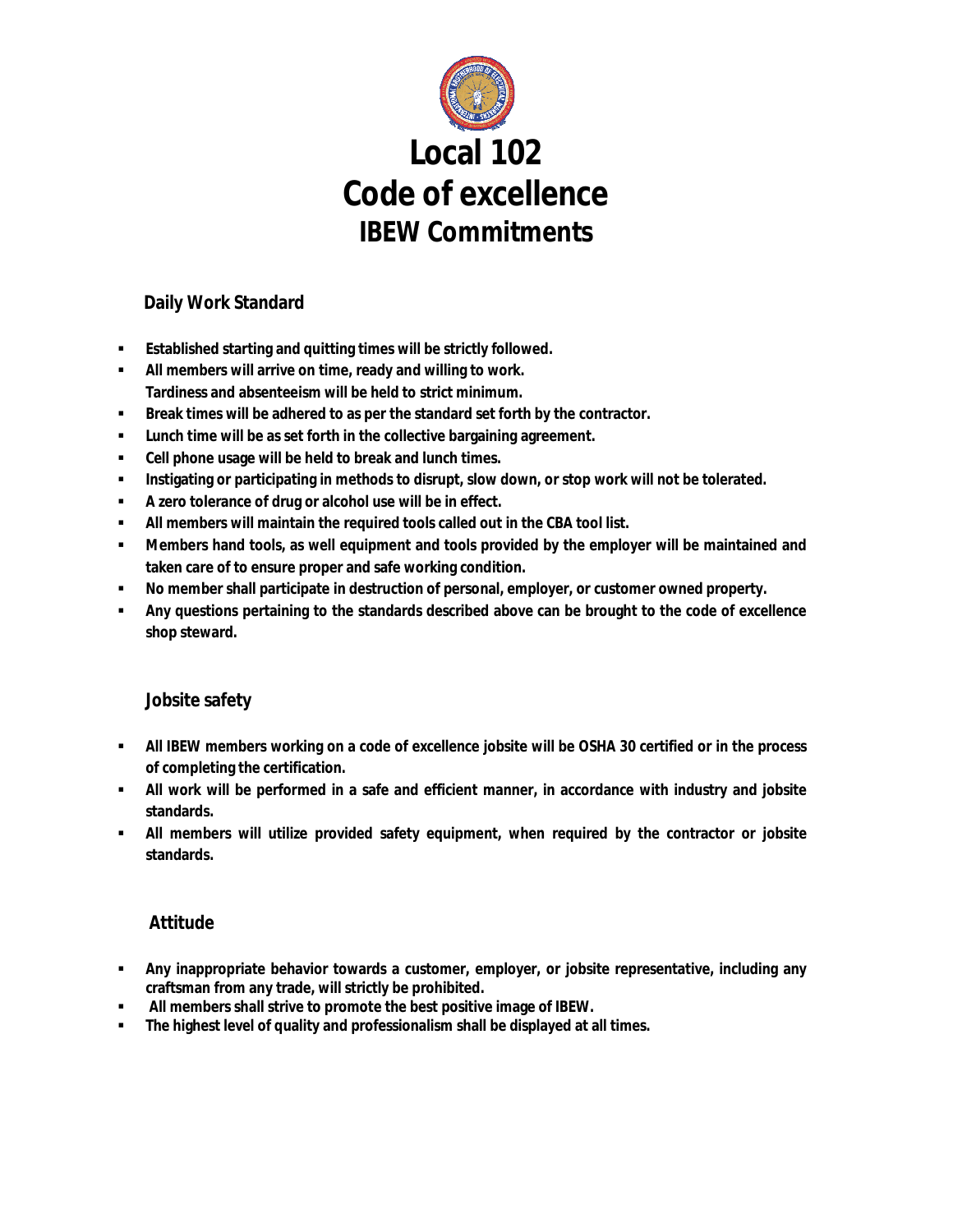

- **Supervisors will possess the ability to effectively manage the workforce and job requirements.**
- **The employer shall ensure proper planning, layout, and coordination of all manpower.**
- **The employer is responsible for establishing and maintaining a sufficient amount of employees to meet the specific demands of the jobsite.**
- **The employer will ensure the proper quantity, and type of material is readily available by the onsite workforce to complete the job as directed.**
- **The employer agrees to supply adequate amount of tools for the specified jobs, and will ensure the tools are in safe working condition.**
- **The employer will be responsible for providing a safe working environment, including all necessary safety equipment and following the guidelines established in 29CFR 1926 OSHA construction industry regulations.**
- **The employer, and all supervisory positions directly related to the specific jobsite agree to communicate and cooperate with the code of excellence steward.**

**The contractor reserves the right to send any member home, layoff, or terminate, the said member, from the job for clear violations of the above standards.** 

**The contractor is to then make the Referral office aware of any infraction in writing and that notification will then be kept in the members file. Any further infractions will result in an appearance before the Executive Board.**